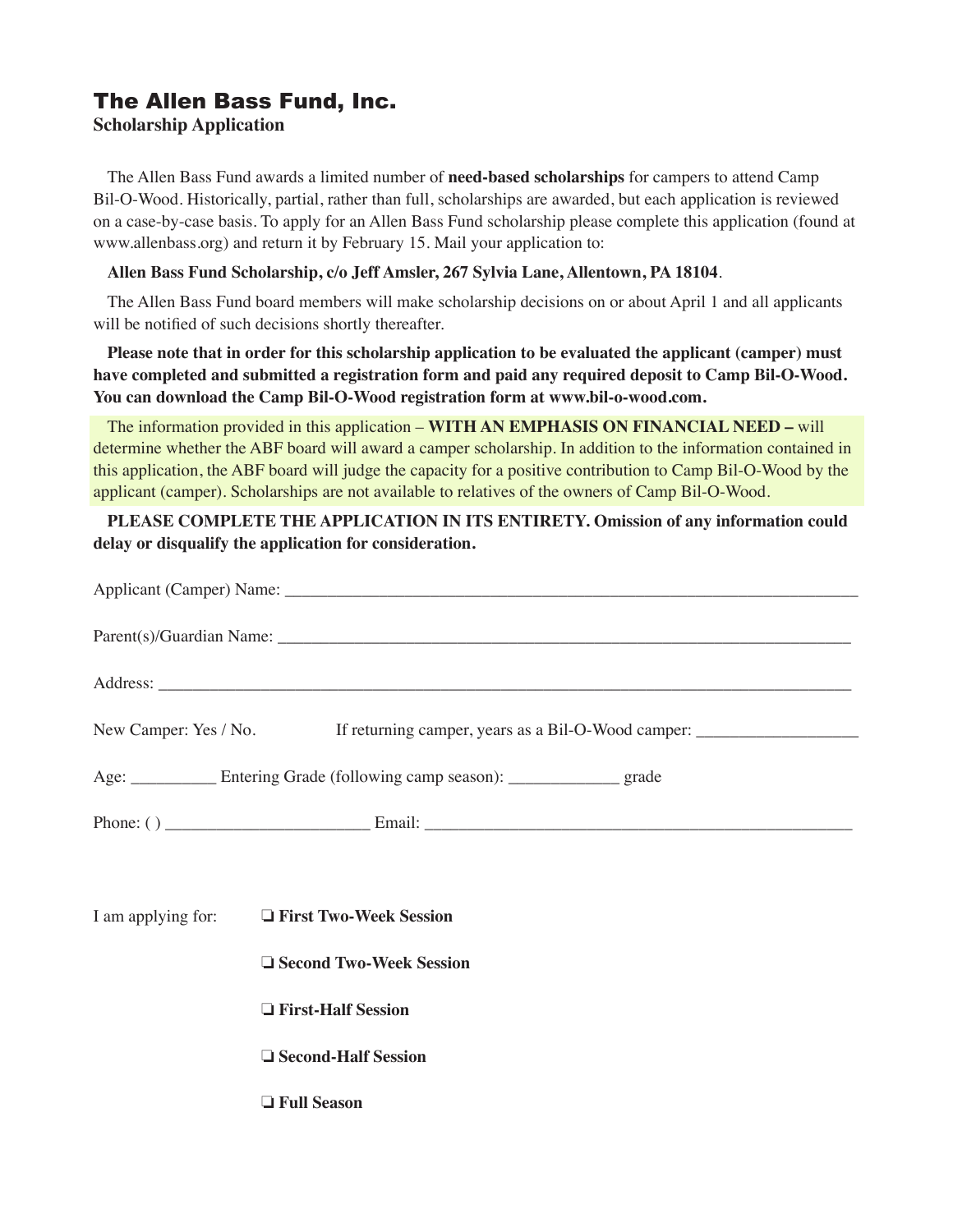## The Allen Bass Fund Scholarship Application

**Parent/Guardian Page**

**Financial need is the greatest single factor weighed by the Allen Bass board when it considers each scholarship application. The board realizes the sensitivity of this information and will treat it accordingly.**

### **Financial:**

Annual Household Income: \$

Have you or any of your immediate family members ever been a recipient of an Allen Bass Fund Scholarship? If so, who and when?

#### **Statement of Financial Need:**

Please provide any additional information which you would like to be considered (such as whether a single parent household, number of household income earners, whether full or part-time employment, additional sources of income, etc.).

History and Connection with Camp Bil-O-Wood:

Parent(s)/Guardian Name: \_\_\_\_\_\_\_\_\_\_\_\_\_\_\_\_\_\_\_\_\_\_\_\_\_\_\_\_\_\_\_\_\_\_\_\_\_\_\_\_\_\_\_\_

Signature \_\_\_\_\_\_\_\_\_\_\_\_\_\_\_\_\_\_\_\_\_\_\_\_\_\_\_\_\_\_\_\_\_\_\_\_\_\_\_\_\_\_\_\_\_\_\_\_\_ Date: \_\_\_\_\_\_\_\_\_\_\_\_\_\_\_\_\_\_